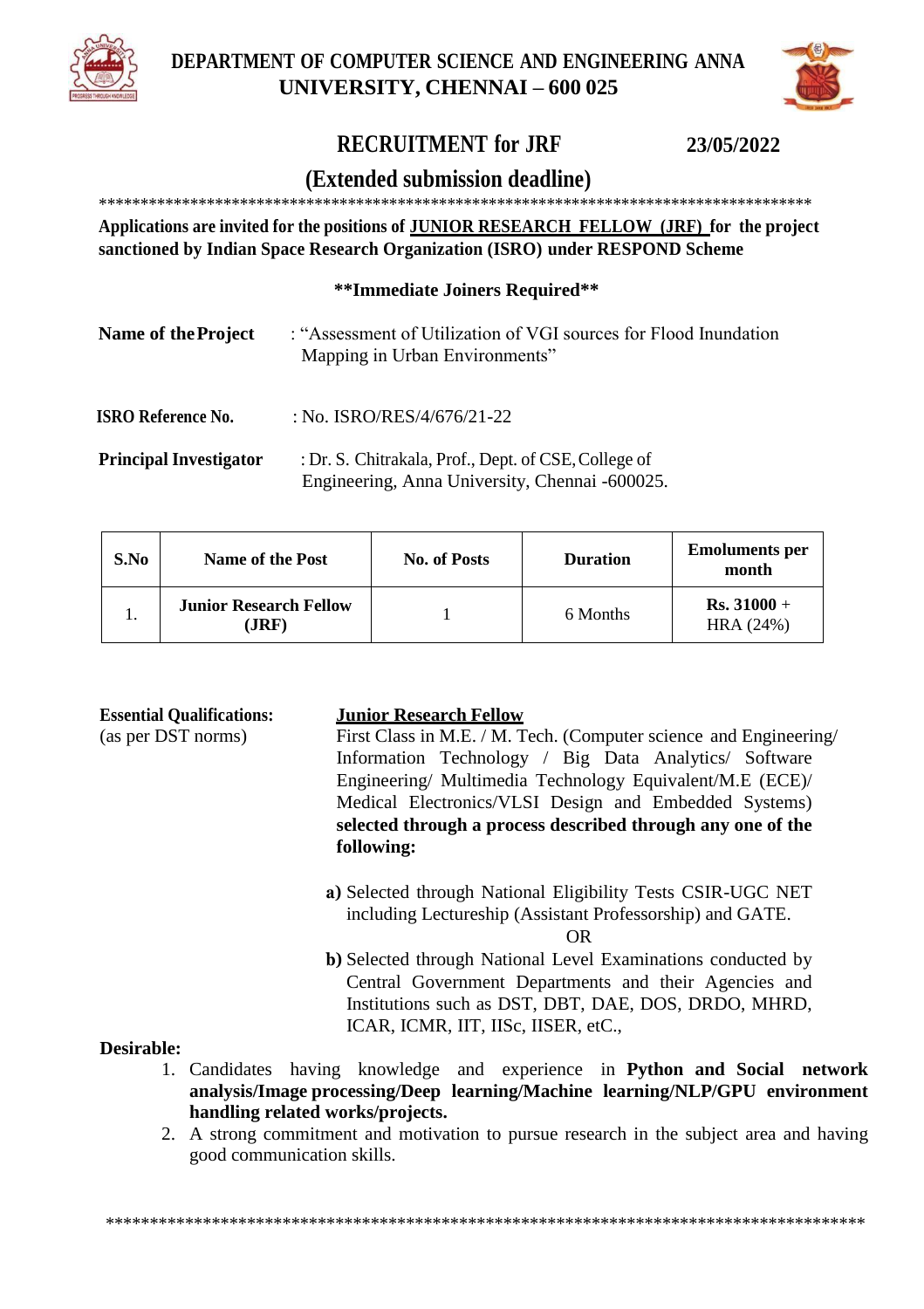#### **General Information:**

- **1.** Short-listed candidates will be called for interview. **No TA/DA will be given to candidates for attending the interview.**
- **2.** The date and time of interview will be informed later to the candidates by email only. Candidates should appear for interview along with their original certificates and other relevant documents.
- **3.** Selected candidate is also permitted to register for **Ph.D. programme** in AnnaUniversity, Chennai.
- *4.* Website reference for JRF & SRF revised emoluments and eligibility: (*[http://www.serb.gov.in/pdfs/Order/OM-Research%20Fellowship-JRF-SRF-RA.pdf\)](http://www.serb.gov.in/pdfs/Order/OM-Research%20Fellowship-JRF-SRF-RA.pdf)*

## **How to Apply:**

\*\*Interested candidates with the above mentioned qualification can fill-in the application form (as per format attached below) and upload in the google form

([https://docs.google.com/forms/d/e/1FAIpQLSfNbuArRyzqhW8iSsnucJnBb6fN7JcXtxs11QxbnQvam7kC5w/](https://docs.google.com/forms/d/e/1FAIpQLSfNbuArRyzqhW8iSsnucJnBb6fN7JcXtxs11QxbnQvam7kC5w/viewform) [viewform](https://docs.google.com/forms/d/e/1FAIpQLSfNbuArRyzqhW8iSsnucJnBb6fN7JcXtxs11QxbnQvam7kC5w/viewform) ) by 25/05/2022, 5PM **16th of June, 2022 by 5.30 pm** (**Extended submission till 16.06.2022**)

\*\*Interested candidates should send the scanned copy of the filled-in application form (as per format attached) with self-attested photocopies of educational qualifications, date of birth certificate, any other experience certificates, Mark sheets, evidence of any other academic credentials such as GATE/ NET/ Equivalent National Level Examinations qualified on or before , 26/05/2022 by 5pm **17th of June, 2022 by 5.30 pm** (**Extended submission till 17.06.2022**) to [chitras@annauniv.edu](mailto:chitras@annauniv.edu)

### **Note:**

Candidates should fulfill Essential qualifications as mentioned above.

### **Candidates applied for 'earlier call' need not apply.**

**Dr. S. Chitrakala**

Professor & Principal Investigator Department of CSE College of Engineering, Guindy, Anna University, Chennai – 25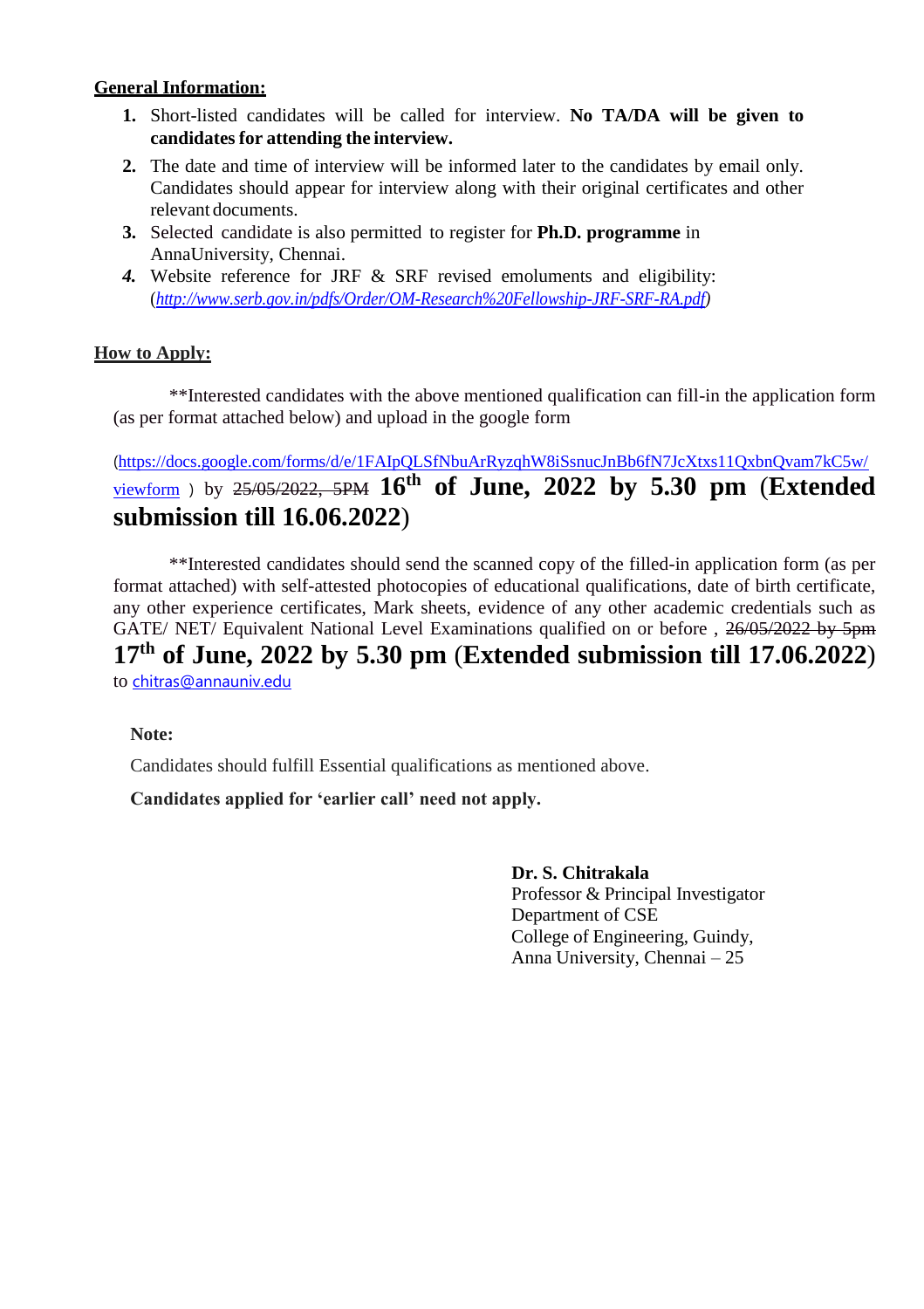

# **DEPARTMENT OF COMPUTER SCIENCE AND ENGINEERING ANNA UNIVERSITY, CHENNAI – 600 025**



# **APPLICATION FORM (JRF)**

## Call for the recruitment of JUNIOR RESEARCH FELLOW (JRF) for ISRO Project No. **ISRO/RES/4/676/21-22 under RESPOND** Scheme

#### **(To be filled by office)**

| <b>Application number</b> | Paste here recent passport size photo |
|---------------------------|---------------------------------------|
| Date of receipt           |                                       |

#### **Personal Details**

| <b>Full Name</b><br>(In Capital)<br>Date of Birth |  | <b>Gender</b>            | <b>Affix Recent Passport</b> |
|---------------------------------------------------|--|--------------------------|------------------------------|
| (DD/MM/YY)                                        |  | (Male/Female)            | <b>Size Photo</b>            |
| <b>Marital Status</b><br>(Married/Unmarried)      |  | <b>Nationality</b>       |                              |
| Category (Gen/EWS/OBC/SC/ST)                      |  |                          |                              |
| <b>Address for Communication</b>                  |  | <b>Permanent Address</b> |                              |
| Mobile/Phone no.                                  |  | E-mail                   |                              |
| Name of the post applied for                      |  |                          |                              |

#### **EducationBackground (From Matriculation Onward;Enclose photo copies of the qualifying degree certificates and mark sheets)**

| S. No. | <b>Degree</b> | <b>Board / University</b> | <b>Regular/Part time</b> | Year | <b>Division</b> | % Marks<br>/CGPA |
|--------|---------------|---------------------------|--------------------------|------|-----------------|------------------|
|        |               |                           |                          |      |                 |                  |
|        |               |                           |                          |      |                 |                  |
|        |               |                           |                          |      |                 |                  |
|        |               |                           |                          |      |                 |                  |
|        |               |                           |                          |      |                 |                  |
|        |               |                           |                          |      |                 |                  |